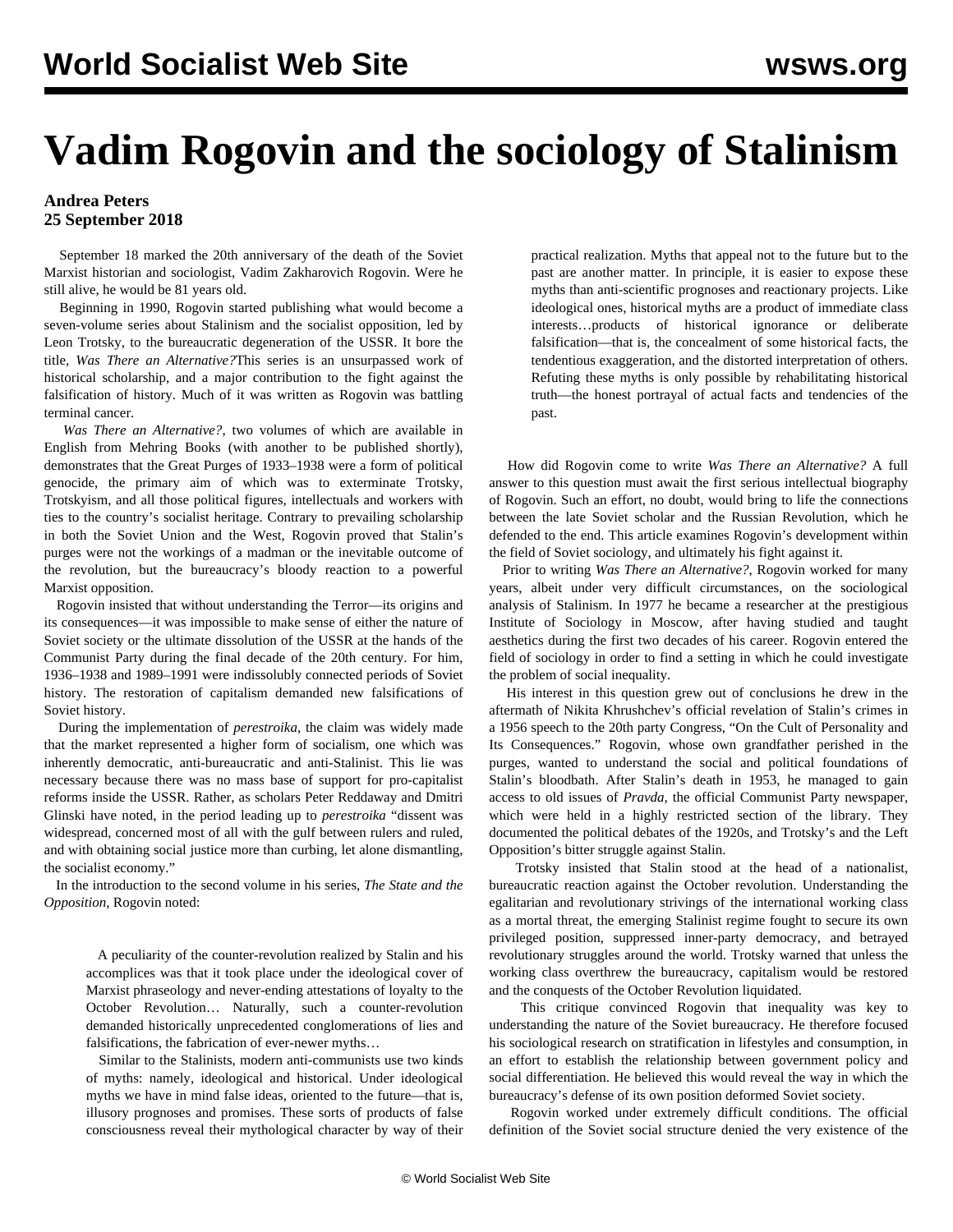Communist Party elite. In addition to being the object of censorship, Soviet sociology was dominated by a combination of empiricism and various strands of theoretical anti-Marxism. By the 1970s, the Soviet dissident movement, which emerged during the Khrushchev thaw, had shifted sharply to the right and become increasingly anti-Communist. Such positions repulsed Rogovin.

 Most significantly, the Stalinist regime had physically exterminated Trotsky and the Left Opposition. It slaughtered the Old Bolsheviks and violently suppressed all those with a connection to the country's revolutionary socialist legacy. Rogovin's difficulties were rooted in history. It was impossible to openly declare oneself sympathetic to Trotskyism, much less state that one's research agenda was rooted in Trotsky's analysis of the USSR.

 In addition, the ability of the Fourth International (FI), the world Trotskyist movement founded in 1938, to establish contact with Rogovin or others like him had been profoundly undermined by the damaging impact of Pabloism. This revisionist tendency, developed under the influence of Michel Pablo and Ernest Mandel, rejected the prospect of an independent, revolutionary movement of the working class developing in the USSR or anywhere else. The Pabloites argued that Trotskyists had to work for the reform of the Communist Party bureaucracy. Around the world, the Pabloites liquidated sections of the FI and instructed their cadre to work within existing Stalinist, social democratic and trade unionist movements. They rejected any effort to revive genuine Trotskyism in the Soviet bloc. During periods of revolutionary crisis in the USSR and Eastern Europe, they lent [support](/en/articles/2018/08/30/czec-a30.html) to sections of the Communist Party bureaucracy, as well as nationalist and even right-wing forces. Thus, Rogovin worked largely in isolation.

 In the late 1970s and early 1980s, he and other sociologists conducted a number of studies on living conditions in the country that revealed profound contradictions within the USSR's socio-economic structure. In one respect, inequality had decreased in the Soviet Union; so-called wageleveling restricted differentiation in *official* incomes—particularly in comparison to the high level it had reached during the 1930s and 40s under Stalin's rule—for the majority of the population. At the same time, however, a vast secondary system of legal, semi-legal and illegal distribution of goods, services and wealth was creating an array of inequalities across occupations, industries, party affiliation, geographical locations, age groups, etc. Significant portions of the population suffered from abject want. In 1983, a nationally representative survey with a sample size of 10,000 discovered that 1/3 of respondents lacked access to at least one, and in many cases *all*, basic utilities. Data on the incomes of the Communist Party bureaucracy were unpublished.

 In his work, Rogovin insisted that the irrational and unjust way in which resources were allotted to different social layers was fueling individual efforts to improve living standards through other means—i.e., the shadow economy, bribery and corruption. This caused further social differentiation and growing social resentments.

 In 1983, Rogovin penned a report that ended up in the hands of the Moscow Communist Party. Not all research at the Institute of Sociology was sent to the local authorities. Someone where Rogovin worked wanted his analysis brought to the attention of those higher up.

 In this work, Rogovin argued that the fundamental problem facing the USSR was "a deepening of socially unjustified differentiation of incomes and the comforts of life." "Workers regularly encounter instances of unearned enrichment through the deceit and the ripping-off of the state and the people. […] Certain groups of the population have the means to meet their needs at a scale beyond any reasonable norms and outside of their relationship to social production. […] There does not exist any systematic control of sources of income and the acquisition of valuable goods," he wrote.

In a remarkable statement, inequality, he insisted, not wage-leveling,

expressed "in essence, the social structure of [Soviet] society."

 Rogovin called for the implementation of income declarations, whereby people would be required to report the size of their total income, not just their official wages, so that the government and researchers might actually know the real distribution of earnings. He advocated for the establishment of a "socially-guaranteed *maximum* income" to combat "unjustified inequality."

 Elsewhere, Rogovin further argued that inequality lay at the center of the USSR's falling labor productivity. In a work co-authored with Nina Naumova, *Social Development and Societal Morals*, he maintained that the socio-economic crisis facing the USSR stemmed from the fact that inequality was growing in Soviet society; people worked poorly in the Soviet Union *not* because their work was inadequately remunerated relative to others, but because their commitment to social production had been eroded by intensifying social stratification that was unrecorded in official statistics.

 In 1983, the very same year that Rogovin authored his critical report on the state of inequality in the USSR that ended up in the hands of the Moscow authorities, another sociologist, Tatyana Zaslavskaya, would issue a report, kept secret at first but later leaked to the Western press, advocating a transition to "economic methods of management,"—in other words, market-based reforms. A central aspect of this was policy centered around increasing inequality in workers' compensation in order to stimulate production. Zaslavskaya noted at the time that such reforms would be opposed by what she described as "the more apathetic, the more elderly, and the less qualified groups of workers."

 In a few years, Zaslavskaya would become a leading advisor to Mikhail Gorbachev and one of the main architects of the pro-market, *perestroika* reforms. In 1986, she was appointed the head of the Soviet Sociological Association. Her positions were widely embraced by the discipline.

 In contrast, Rogovin's views were frequently, and ever more so, the object of sharp criticism. In 1985, a discussion occurred at the Institute of Sociology regarding a report produced by Rogovin and his research team about Soviet lifestyles. In it, Rogovin made openly critical comments about the anti-egalitarian impact of the shadow economy and the transfer of wealth through inheritance. It was sharply criticized by some of the Institute's top scholars, who both disagreed with its content and were nervous about the response it might get from the authorities. At the discussion, one such individual remarked:

 The report by the author presented here has two basic failings: 1) it is inadequately self-critical; 2) the authors, and in particular, Rogovin himself, aren't appropriately thinking of the addressee to whom this report is directed. The report is going to the highest levels [of the Communist Party] and superfluous emotion is not necessary. The next criticism [I have] is about "unjustified inequality." In principle, there can be no such thing.

[...] in the note to the TsK KPSS [Central Committee of the Communist Party] […] the recommendations [that you make] demand the utmost care in how you approach them, particularly those that relate to the "third economy" and taxes on inheritance. [There should be] a minimum of categoricalness and a maximum of conciliatoriness.

 As the decade wore on, Rogovin began to adopt an ever more critical stance on *perestroika*, whose devastating economic consequences were increasingly showing themselves. Rather than bringing prosperity to the masses, Gorbachev's reforms created a total crisis in the state sector of the economy, exacerbating widespread shortages in food, clothing and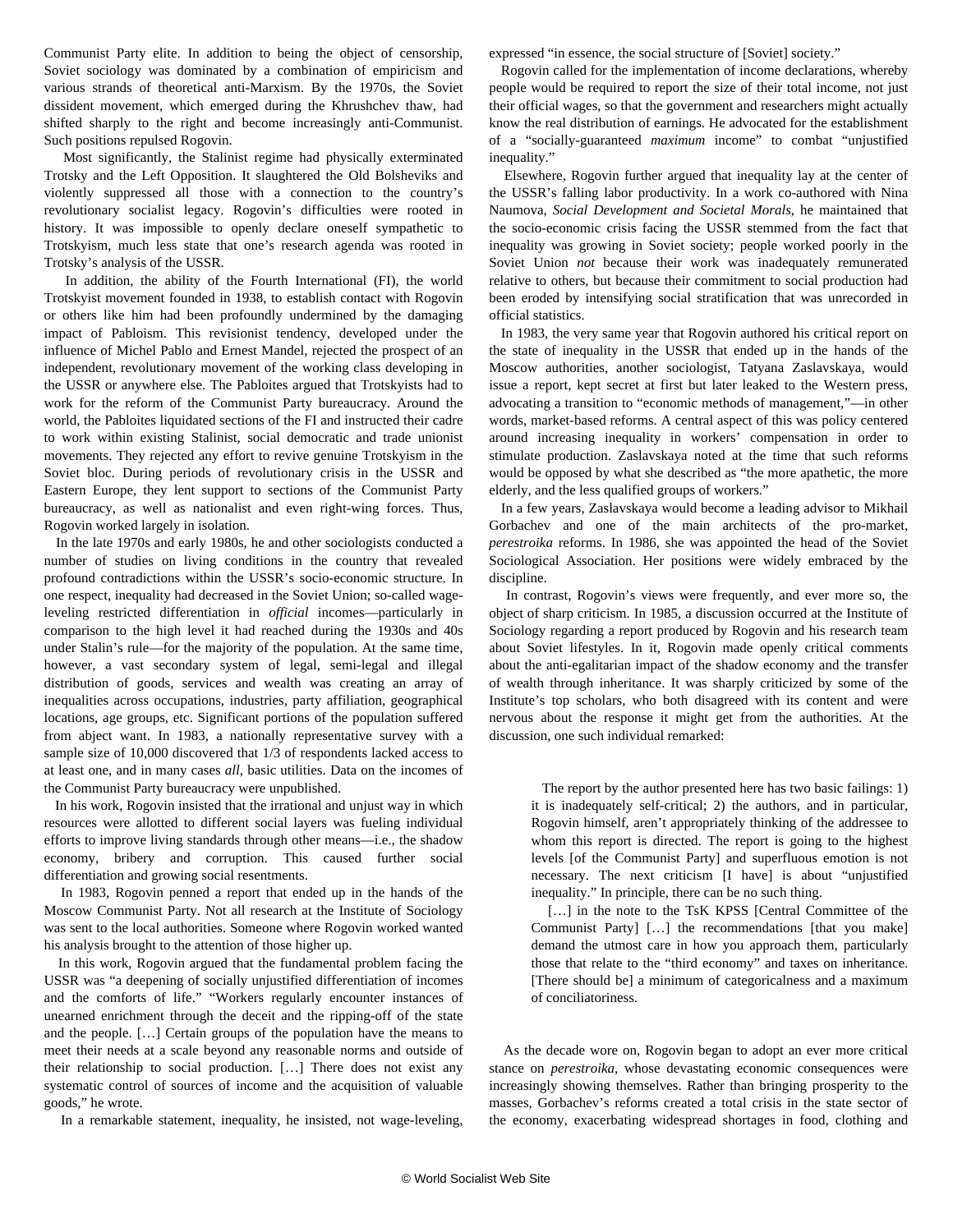other basic necessities. Economic growth declined from 1986 onwards. In 1989, inflation reached 19 percent, eroding the gains the population had made in income over the preceding years. As the scholar John Elliot noted, "When account is taken of additional costs, real per capita income and real wages probably decreased, particularly for the bottom half of the population. These costs included: deteriorating quality and unavailability of goods; proliferation of special distribution channels; longer and more time-consuming lines; extended rationing; higher prices and higher inflation-rates in non-state stores (e.g., collective farm market prices were nearly three times those in state stores in 1989); virtual stagnation in the provision of health and education; and the growth of barter, regional autarky, and local protectionism."

 Newly established private enterprises had great leeway to set prices because they faced little to no competition from the state sector. They charged whatever the market would bear, which led to substantial increases in income inequality and poverty, with the most vulnerable layers of the population hardest hit. The changes were so severe that Elliot insists that "income inequalities had actually become greater in the USSR than in the USA." In the late 1980s, fully two-thirds of the Soviet population had an income that fell below the officially-recommended "decent level" of 100 to 150 rubles a month. At the same time, the shadow economy alone is estimated to have produced 100,000–150,000 millionaires in the late 1980s. By the early 1990s, one-quarter of the population or 70 million people were destitute according to official Soviet estimates. Miners' strikes and other signs of social discontent erupted across the country.

 Sociologists were intimately aware of the growing popular discontent. The Communist Party bureaucracy called upon them to help manage the situation. In 1989, the director of the Institute of Sociology received a request from the highest layers of the Communist Party. He was asked to respond to a letter from a rank-and-file party member that expressed extreme hostility towards the country's "elites." The letter writer described the party as dominated by an "opportunist nucleus" and called for the waging of a "class war" by the working masses against their policies. The ideology division of the Central Committee of the Communist Party wanted the Institute's director to respond to the letter because the sentiments expressed in it were "widespread (representative) [sic] among the working class."

 In the midst of these circumstances, Rogovin came under fire in one of the country's media outlets for articles he was writing against the promotion of social inequality. Since the mid-1980s, he had been championing the implementation of income declarations that would require people to report their full earnings, progressive taxes, and a socially-declared maximum income. Based on the amount of positive correspondence he was receiving from readers, it was clear that his views resonated with the population, a fact noted by Western scholars at the time. In a public press debate with the economist Gennady Lisichkin, the latter accused Rogovin of wanting to strengthen the hand of the bureaucracy and implied that he was a Stalinist. He was allegedly guilty of "Luddism," religious-like preaching, misquoting Marx to find support for his arguments, wanting the state to have the power to move people around "like cattle," defending a deficit-system of distribution based on "ration cards," suffering from "left-wing" infantilism, and being a "demagogue" and a "war communist." He attempted to link Rogovin to the very force to which he was most hostile—Stalinism. The head of the Soviet Sociological Association, Tatiana Zaslavskaya, openly endorsed Lisichkin's positions.

 The disagreements between Rogovin and other scholars over *perestroika* evolved into a fierce dispute about Soviet history and the nature of Stalinism. Rogovin identified a relationship between cheerleading for promarket reforms and historical falsification. There was an increasingly widespread effort to link egalitarianism with Stalinism, the struggle for equality with political repression. In *Was There an Alternative?*, Rogovin frequently talked about the fact that the move towards a market economy was accompanied by the propagation of myths about Soviet history. This was one of those myths.

 In 1991, Zaslavskaya co-authored a book that claimed that the Soviet Union's problems lay in the fact that in the late 1920s it abandoned the New Economic Policy (NEP), during which the government had loosened state control of the economy and restored market relations to an extent, in an effort to revitalize the economy under conditions of isolation, backwardness, and near economic collapse due to years of war. A onesided and historically dishonest account of the NEP, this work did not contain any discussion of the political struggle that occurred during the NEP between Stalin and the Left Opposition over the malignant growth of inequality, the bureaucratization of the state and economy, and the crushing of inner-party democracy. The book skipped over this history because it would have cut across one of the central arguments made at the time in favor of *perestroika*—that market relations were inherently at odds with the interests of the Communist Party bureaucracy. The book's account of labor policy under Stalin was also false. It insisted that during the 1930s revolutionary enthusiasm was the primary method used to stimulate people to work, ignoring the fact that income inequality rose substantially at this time. As the scholar Murray Yanowitch has pointed out, under Stalin "equality mongering" was labeled the brainchild of "Trotskyites, Zinovievites, Bukharinites and other enemies of the people."

 In the 1980s, sociologists and other scholars promoting *perestroika* sought to imbue these policies with a humanitarian mission, insisting that market reforms would allow "the human factor," which had been crushed under the weight of bureaucratic stagnation, to rise again. The "human factor" was defined as man's desire for personal recognition through differentiated, material reward. It was supposedly the primary driver of human activity. To the degree that official wage policy in the USSR led to a relatively egalitarian distribution of social resources with wages leveledout between skilled and unskilled labor, it flew in the face of man's desire for recognition of his own individual contribution. Rising inequality in income—necessitated by the demands of socio-economic development—was part of the process of "humanizing socialism." The argument was made that increasing social stratification would ultimately provide real "socialist justice."

 As Tatiana Zaslavskaya claimed in 1990, "Despite all its limitations, the 'classical' market is, in fact, a democratic (and therefore antibureaucratic) economic institution. Within the framework of its exchange relationships, all participants are at least formally equal; no-one is subordinated to anyone else. Buyers and sellers act in their own interests and nobody can make them conclude deals they do not want to conclude. The buyers are free to select sellers who will let them have goods on the most advantageous terms, but the sellers too can chose buyers offering the best price."

 In making this argument, scholars relied upon the official Soviet definition of socialism—"from each according to his ability, to each according to his labor"—that was enshrined in the country's 1936 constitution. This was also known as the Stalin constitution.

 In 1988, Rogovin used the concept of the "human factor" to make a very different argument. In a piece entitled, "The Human Factor and the Lessons of the Past," he insisted that the defense of social inequality by the Soviet elite was one of the key reasons why the "human factor" had degenerated in the USSR. The very best elements of "the human factor" had been crushed by Stalin during the Terror. Corruption, disillusionment, parasitism, careerism and individual self-promotion—the most distinctive features of the Brezhnev era—were the "human factor" created by Stalinism. In promoting inequality and the market, Rogovin insisted, *perestroika* did not mark a break with Stalinism or the legacy of the Brezhnev era, as was so often claimed, but rather their further realization.

One year later he wrote, "The adherents of the new elitist conceptions